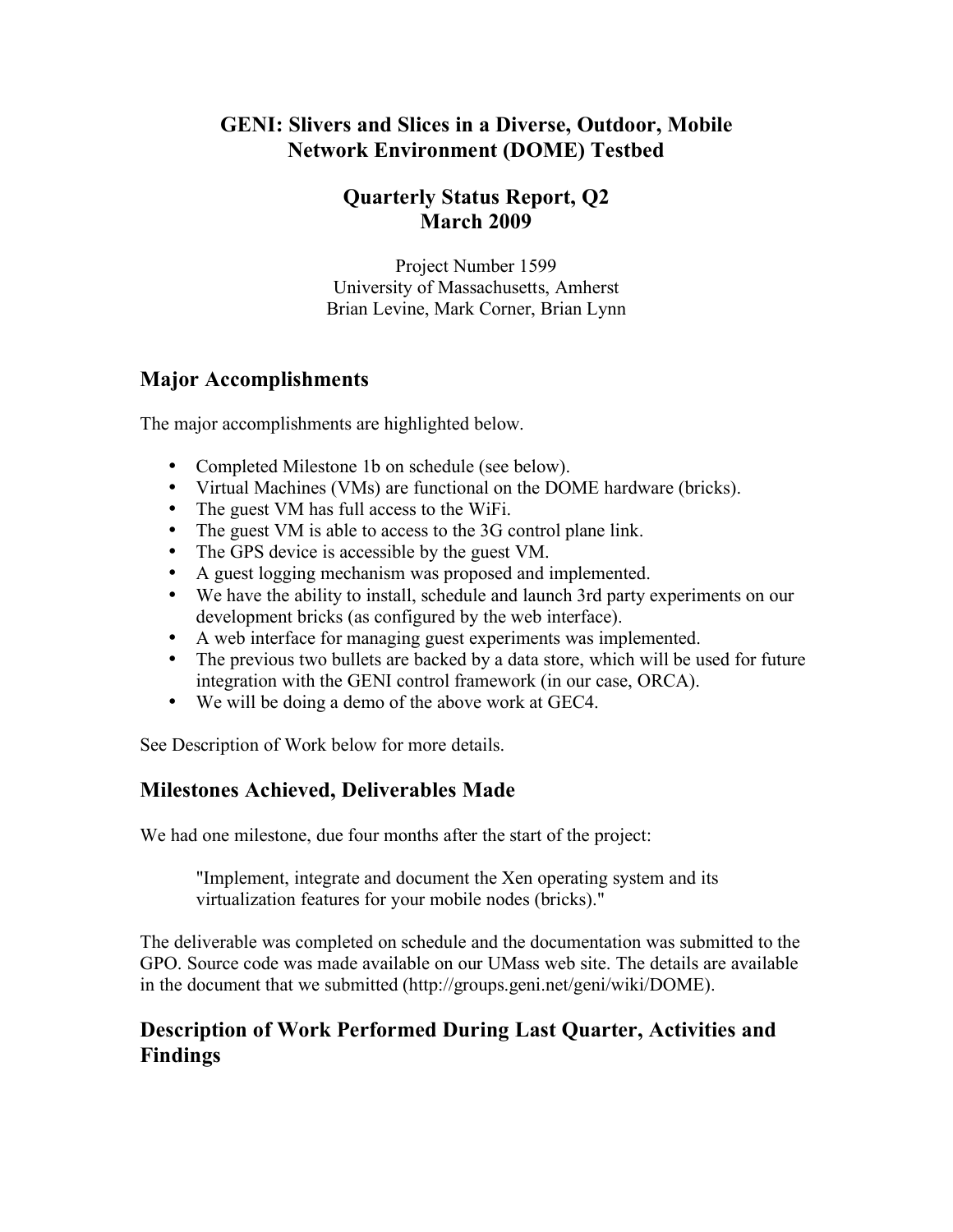The emphasis of our work has been to create the environment for executing 3rd party experiments, and to define an interface for GENI researchers to upload and define experiments. We have made significant progress and will be demonstrating our work at GEC4.

The first phase of our effort was to implement the OS on our bricks as a Xen host domain (dom0), and to support the execution of guest domains (domU). Once completed, we needed to ensure the guest domain had access to the system networking and peripherals. The solutions that we implemented are listed below.

- Ethernet link. This was solved with the support of Xen guest domains, since Xen automatically provides support for virtualization (shared access between dom0 and domU) of Ethernet links. Rather than use DHCP to allocate IP addresses, we have implemented a mechanism to assign static IP addresses so that guest domains have well-known addresses accessible through the WiFI access points (APs) attached to each brick's Ethernet port.
- 3G link. The 3G link is used as the DOME control plane. We have chosen to make the link sharable between dom0 and domU by implementing NAT routing of domU Ethernet traffic. By making the control plane link available to domU, the guest domain has access to a relatively reliable link (about 90% connectivity). Furthermore, this link can enable guest domains to offer opt-in experiment involving transit passengers.
- Atheros WiFi PCI device. We have chosen to hide the PCI address from dom0, making it visible only to the guest domain. This means the guest domain has full, native access to the WiFi device. All features of the Atheros WiFi card and madwifi driver are available to the guest domain. The guest domain may even install customized a device driver.
- GPS device. We run a gpsd daemon in dom0 that can be accessed from the guest domain (directly, or via the libgps library).

The second phase of our work was to implement the ability for guest VMs to be installed, scheduled and launched on bricks. To achieve this, we implemented the following.

- A database schema was created that defined the following objects and the relations between those objects: users (GENI researches, UMass members of the DOME community), files (VM partitions), experiments (one or more partitions and the associated resources, such as the WiFi device), and instances of experiments (the scheduling of experiments).
- A set of server-side scripts was developed to enable bricks to access the DB and retrieve files from the servers.
- Programs were developed to mange the critical tasks on the bricks.
	- o dome\_pullexperiments: This is a daemon that downloads experiments (i.e., all required files) from a server to a brick. The daemon is designed to deal with the DOME disruptive environment of network disconnections and the powering-down of equipment. Files are downloaded in chunks and progress is checkpointed so that events can be resumed from a known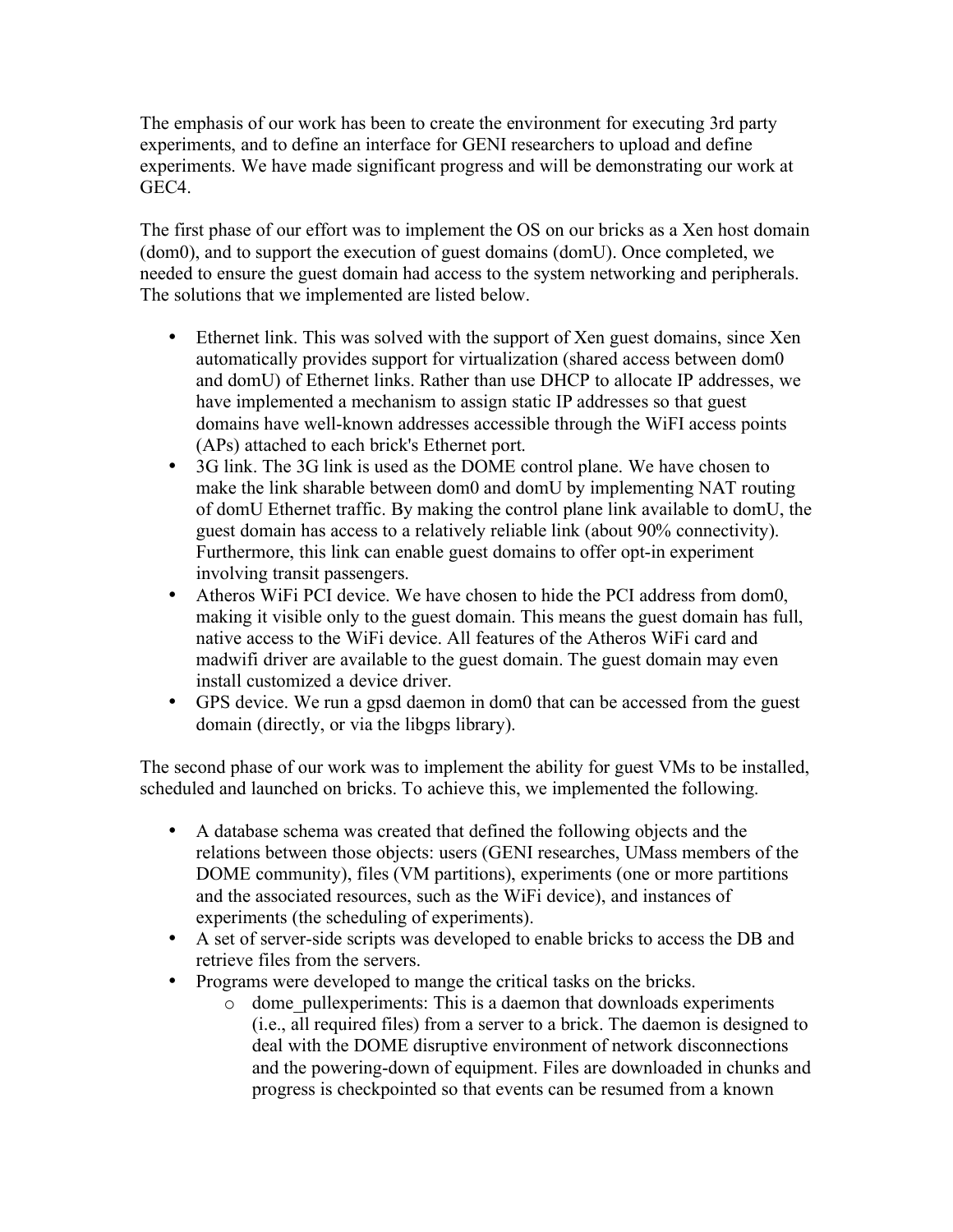state. The daemon prioritizes downloads based on schedules, and performs garbage collection when disk space becomes a concern.

- o dome\_getexpschedules: This is the daemon that is responsible for making the experiment schedules available to the bricks.
- $\circ$  dome cleanexperiments: This is the daemon responsible for safely removing deprecated experiments from the bricks.
- $\circ$  dome runexp: This is the program that is responsible for launching a guest VM on the brick. It uses input from dome\_pullexperiments and dome\_getexpschedules to determine the VM to launch. Dome\_runexp will create the partitions required by the VM, configure the networking, and make critical information available to the VM. See the Milestone 1b documentation for more information.
- o Additionally, various utilities (dome\_getexpired, dome\_killdomu, dome vmrunning, dome getrunning) were implemented to monitor the status of guest VMs, and to shutdown VMs.

The above is progress toward our next two milestones.

Additionally, we have implemented a mechanism for 3rd party experiments (guest VMs) to generate log files, and for the content of the log files to be asynchronously uploaded to arbitrary servers (i.e., sent to user-defined destinations by dom0 when the guest domain is not executing). See the Milestone 1b documentation for more information.

Finally, we have implemented the web interface for: uploading files to a server so that they can be staged for installation on buses; defining experiments; and scheduling experiments. This will be shown at GEC4. This effort and the work defined above are intended to be the foundation for integration with ORCA.

See Appendix A for a diagram of the bricks, devices and software.

#### **Project Participants**

The project participants have been Brian Levine (PI), Mark Corner (PI), Brian Lynn (engineer).

#### **Outreach Activities**

We have two part-time undergraduate students working on the systems deployed on the DOME buses. We have also officially deployed Internet access to bus passengers using DOME hardware.

#### **Collaborations**

Our effort to provide Internet access to bus riders was done in collaboration with the UMass Pioneer Valley Transit Authority (UMass PVTA). This hope is that this could lead to GENI user opt-in experiments